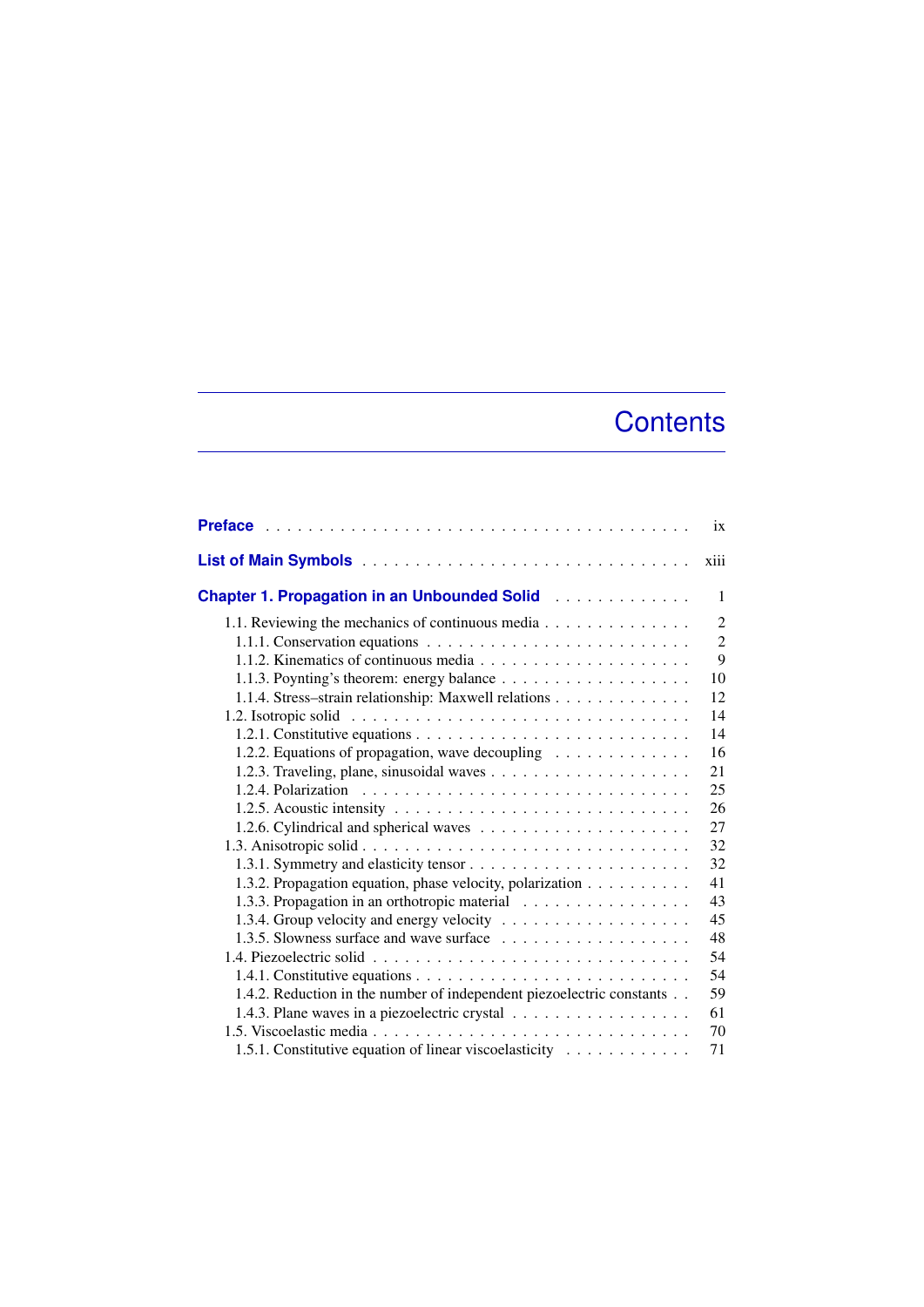|                                                                                  | 72  |
|----------------------------------------------------------------------------------|-----|
| 1.5.3. Velocity and attenuation in a viscoelastic medium                         | 74  |
| 1.5.4. Time-temperature superposition principle                                  | 77  |
|                                                                                  | 78  |
| <b>Chapter 2. Reflection and Transmission at an Interface Alexander Adducts</b>  | 81  |
|                                                                                  | 82  |
| 2.2. Direction and polarization of reflected and transmitted waves               | 85  |
|                                                                                  | 86  |
| 2.2.2. Wave decoupling $\ldots \ldots \ldots \ldots \ldots \ldots \ldots \ldots$ | 87  |
| 2.2.3. Critical angle, evanescent wave and total reflection                      | 89  |
|                                                                                  | 91  |
| 2.3. Isotropic solid: transverse horizontal wave                                 | 93  |
| 2.3.1. Reflection and transmission between two solids                            | 93  |
| 2.3.2. Plate between two solids, impedance matching                              | 96  |
| 2.4. Isotropic media: longitudinal and transverse vertical waves                 | 100 |
|                                                                                  | 100 |
|                                                                                  | 105 |
|                                                                                  | 116 |
|                                                                                  | 117 |
|                                                                                  | 119 |
|                                                                                  | 120 |
|                                                                                  | 121 |
| 2.5.5. Reflection and transmission coefficients, interface waves                 | 124 |
| 2.5.6. Interface between an orthotropic solid and an isotropic solid             | 127 |
| Chapter 3. Surface Waves and Interface Waves                                     | 131 |
|                                                                                  | 132 |
|                                                                                  | 132 |
|                                                                                  | 141 |
|                                                                                  | 151 |
|                                                                                  | 164 |
| 3.2.1. Isotropic solid-perfect fluid interface                                   | 164 |
| 3.2.2. Interface between two isotropic solids                                    | 169 |
|                                                                                  | 173 |
|                                                                                  | 179 |
|                                                                                  | 180 |
|                                                                                  | 181 |
|                                                                                  | 184 |
|                                                                                  | 187 |
|                                                                                  | 189 |